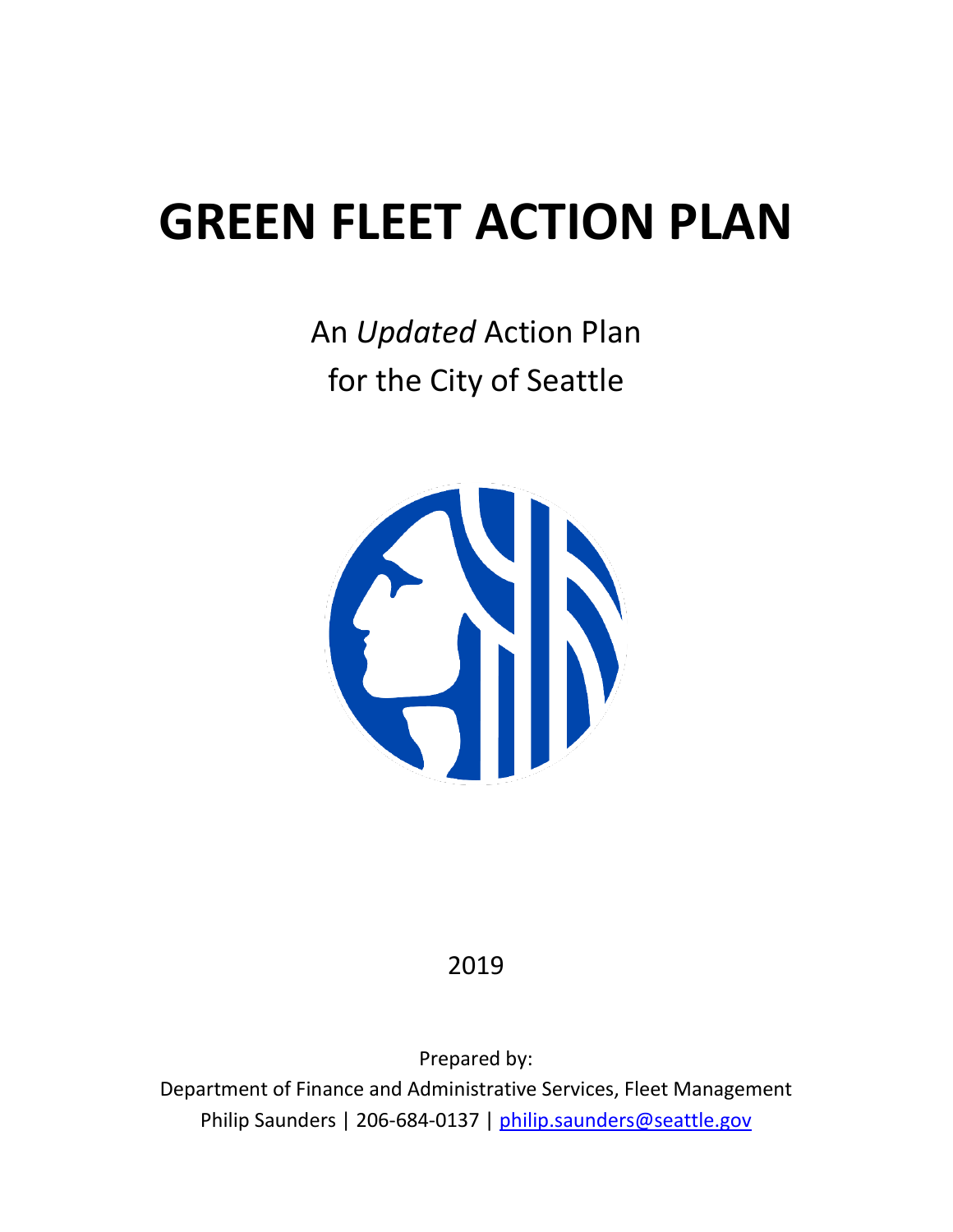# **Table of Contents**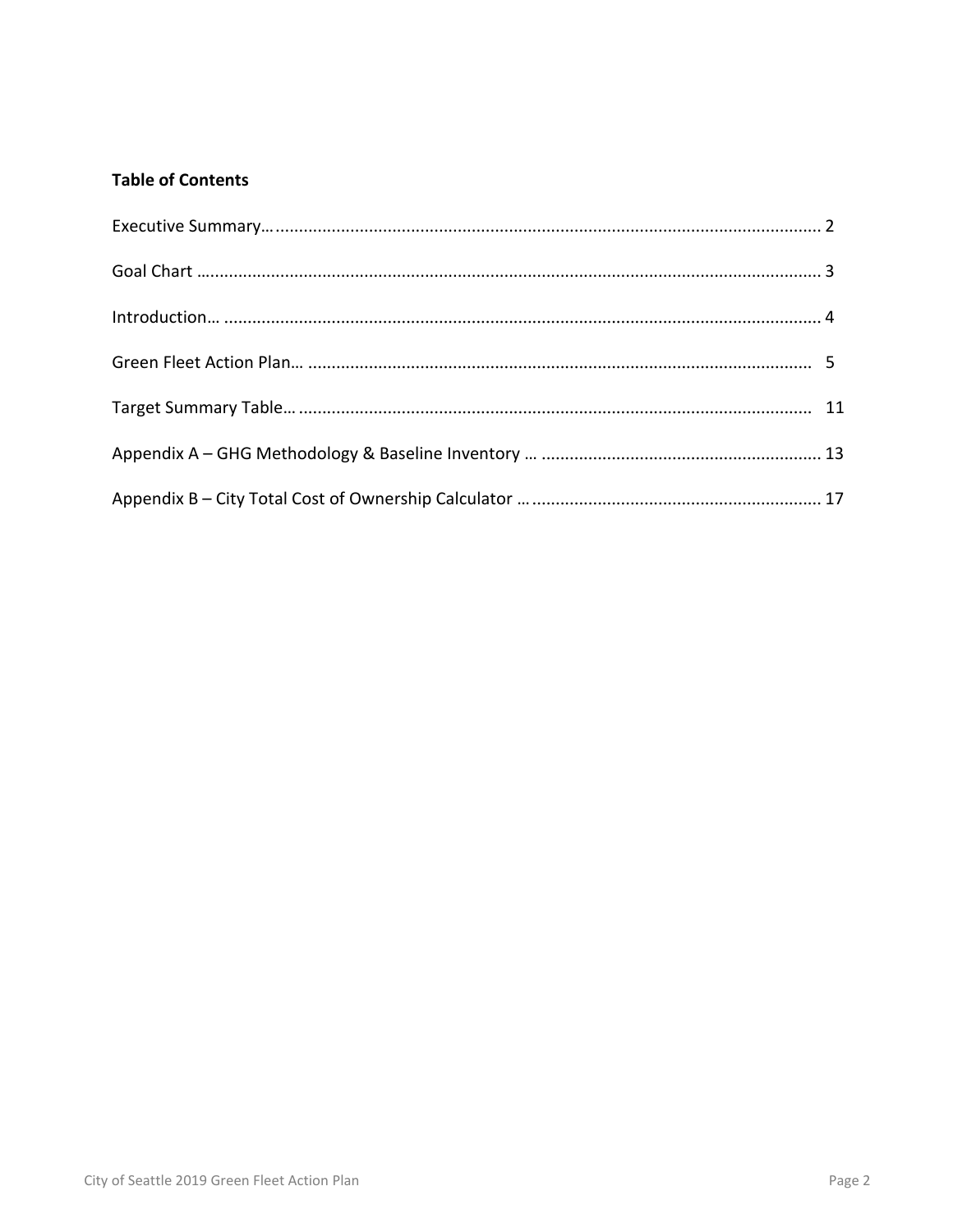# **Executive Summary**

Human activity is accelerating the rate at which the earth warms. Greenhouse gas (GHG) emissions from transportation and other sources will raise the earth's temperature by an estimated 1.5C between 2030 and 2052. This level of GHG emissions is poised to affect every community around the world. The City of Seattle has an opportunity to minimize the impacts from our business and operations.

In the Puget Sound region, transportation accounts for over 60 percent of the GHG emissions. Therefore, the City has acutely focused on reducing emissions from the Citywide fleet in support of Seattle's Climate Action [Plan.](https://www.seattle.gov/environment/climate-change/climate-planning/climate-action-plan) The City has made "greening the fleet" a significant effort over the last 10 years and very recently has promulgated policy directives to more aggressively tackle fleet emissions. Combined, these policies have clearly articulated two simple and measurable goals:

- 1. Reduce GHG emissions by 50 percent by 2025.
- 2. Use only fossil-fuel-free (F3) fuel by 2030.

This is a major undertaking and the Green Fleet Action Plan (GFAP) update takes the City to the next significant phase in the journey toward achieving these goals. To do this effectively, the GFAP has three guiding principles to help shape what actions the City will pursue to have the most effect on reducing GHG emissions:

- 1. **Rapid fleet electrification** build the electric vehicle (EV) charging infrastructure, deploy marketready EVs, and pilot emerging EV technology in medium- and heavy-duty vehicles.
- 2. **Reduce fuel use** implement opportunities to increase service delivery efficiency, turn off engines when not in use, and eliminate unnecessary vehicle miles traveled.
- 3. **Use Fossil Free Fuels (F3)** substitute sustainable bio-based fuels as a direct replacement for fossilbased fuels.

Each guiding principle, however, comes with its own challenges and barriers. To reduce fuel use, departments must redefine how they deliver services, challenge internal policies that result in additional vehicle miles traveled and invest in communication technology to reduce travel. To rapidly electrify the fleet, equipment manufacturers must get new vehicles to market and the City must allocate funds for increased acquisition costs of vehicles and charging infrastructure. To substitute liquid fuels, preferred feedstocks must be used in fuel production to meet sustainability goals, and a consistent supply of fuel made available in the region. Consequently, the City has a lot of work to do and the GFAP update provides the necessary actions to overcome these challenges and achieve success.

The City is in a great position to move the needle on fleet GHG emission reductions and become fossil-fuel free through this set of actions. The City employs a green fleet manager to champion implementation; departments have fleet coordinators to push adoption; there is executive leadership and policy directives; and there is an evolving market for vehicles and fuels that is both informed and motivated by our interest. The City of Seattle will continue to lead the nation by aggressively pursuing these actions and lead by example to reduce transportation related GHGs in the municipal fleet as a key climate strategy.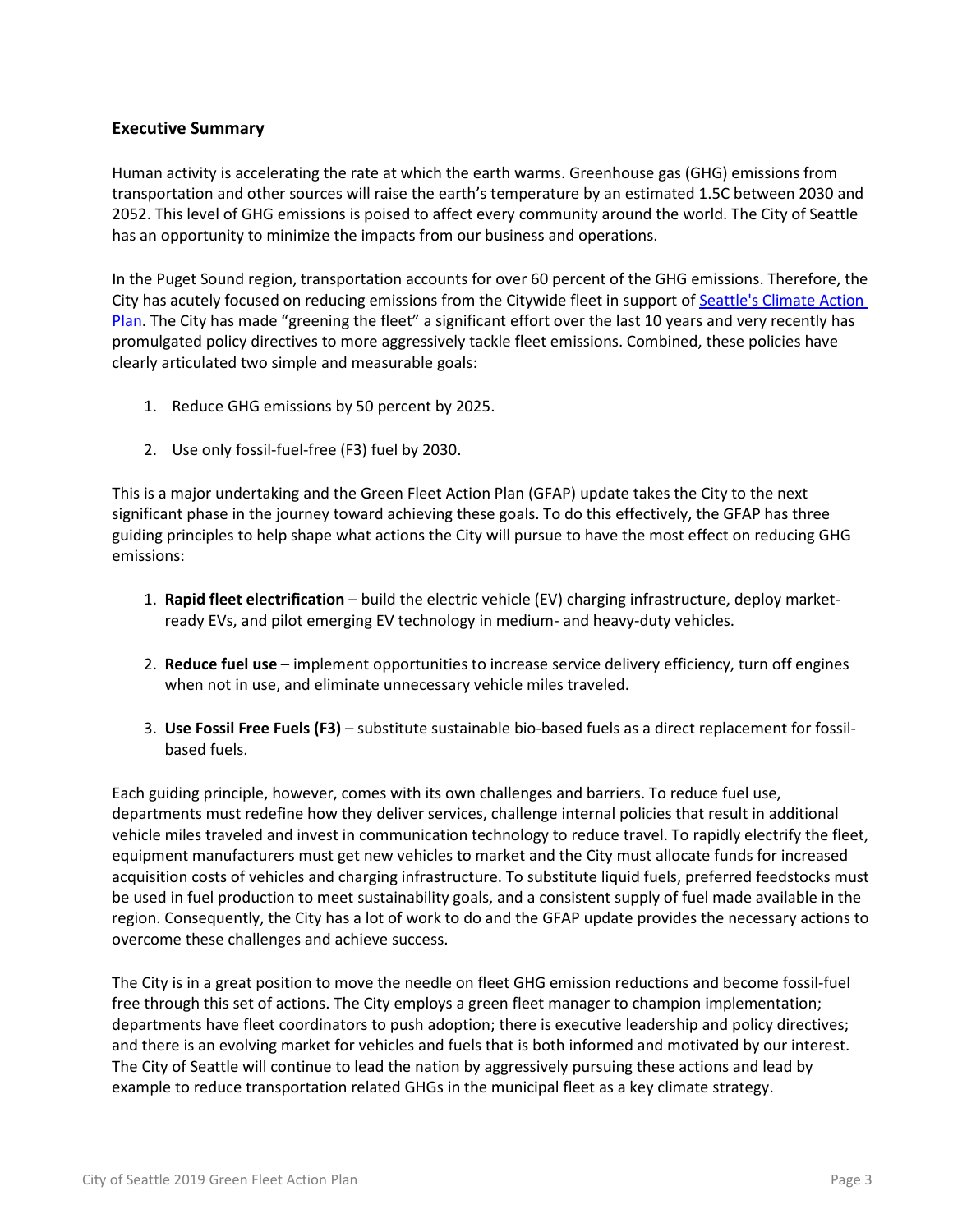# **Goal Chart**





*(technologies may advance quickly and provide many opportunities)*

# **The City's Cost to Go Green**

The goals in the Green Fleet Action Plan (GFAP) will require significant financial investment. The estimated cost to implement all action items and meet all current City climate goals is \$28 million over seven years, of which \$4.7 million is currently funded in the 2019 adopted budget. This cost estimate represents today's market but is expected to fluctuate over time as critical technologies advance, at higher or lower cost to those who will use them. The City will continuously re-evaluate technology, cost and funding sources as plan implementation progresses.

The chart above depicts the long-term budgeted items of renewable/bio diesel, EVSE, telematics, battery electric, plug-in hybrid, hybrid electric vehicles, electric retrofits, and alternate fuel heavy duty auxiliary unit costs to give a current view of the projected estimated funding needed to support and meet the goals of the GFAP.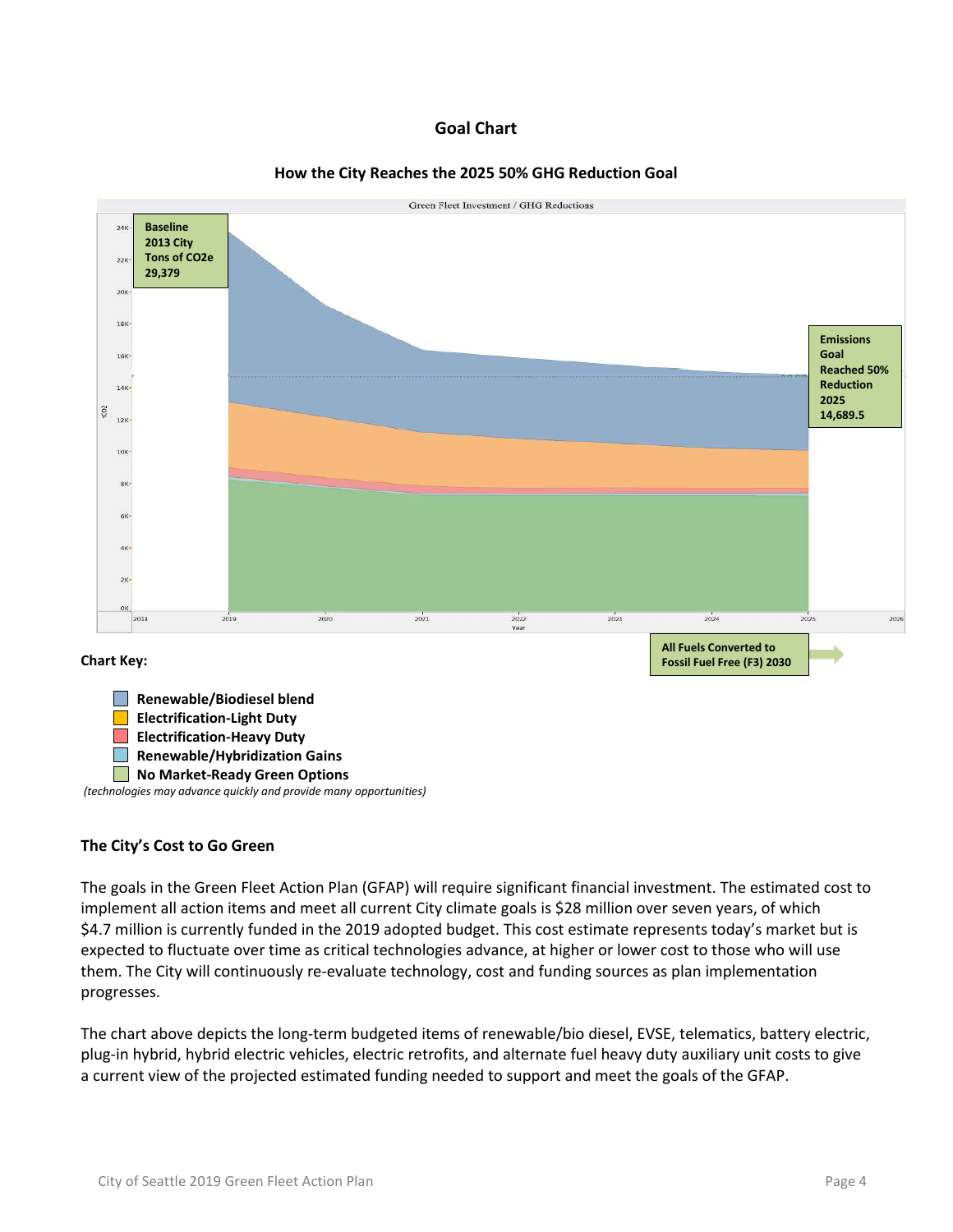# **City of Seattle 2019 Green Fleet Action Plan**

# **Introduction**

Climate change represents a significant threat to our lives and posterity. The transportation sector accounts for over two-thirds of Seattle's greenhouse gas (GHG) emissions and is a main driver of climate change. The City of Seattle is committed to protecting public health, combating climate change and reducing fuel consumption and associated costs for City operations.



Since 2003, the City's Green Fleet Action Plan (GFAP) has helped the City reduce fuel consumption and fleet emissions. Over the last 15 years, the GFAP has advanced Seattle's national leadership in green fleet efforts and we now have one of the largest fleets of alternative fuel vehicles in the nation. In 2010, *100 Best Fleets* awarded the honor of #1 Green Fleet in North America to the Department of Finance and Administrative Services' (FAS) Fleet Management (FM). This celebrated accomplishment is a testament to what we can achieve with dedicated resources and committed leadership. In 2016, the City launched [Drive Clean Seattle](https://www.seattle.gov/environment/climate-change/drive-clean-seattle) as a broad transportation electrification initiative and a key climate strategy using the municipal fleet to lead by example. Seattle has made a commitment to the Paris Climate Accord and continues to demonstrate to the rest of the world the City's commitment to defeating climate change.

The updated 2019 GFAP renews our commitment to this essential initiative and lays the groundwork to continue achieving tangible results in advancing the City's green fleet and climate agenda. Additionally, the actions we take will be informed by and reflect the City's commitment to race and social justice, equity and inclusion.

The 2019 GFAP is a GHG reduction and rapid electrification plan for the City's fleet of vehicles and equipment. The plan's objective is to reduce GHG emissions by 50 percent by the year 2025 and being fossil fuel liquid fuel free by 2030 (based on 2013 fuel consumption – methodology outlined in Appendix B). This corresponds to a reduction of petroleum fuel, conversion to fossil-free fuels (F3), and an increase in electrification. This goal was driven in part by the City's Climate Action Plan 2050 GHG reduction targets as well a[s RCW 43.19.648,](http://app.leg.wa.gov/rcw/default.aspx?cite=43.19.648) which mandates 100 percent biofuel (renewable) and electric fuel use (to the extent practicable) for all publicly owned vehicles. Other drivers include improving public health and reducing dependence on foreign oil.

While an aggressive goal, FAS believes this target is attainable through the five action items outlined in this plan and resolute executive leadership by departments, the Mayor's Office and the City Council. Implementation of this plan began Jan. 1, 2019, and progress will be measured annually.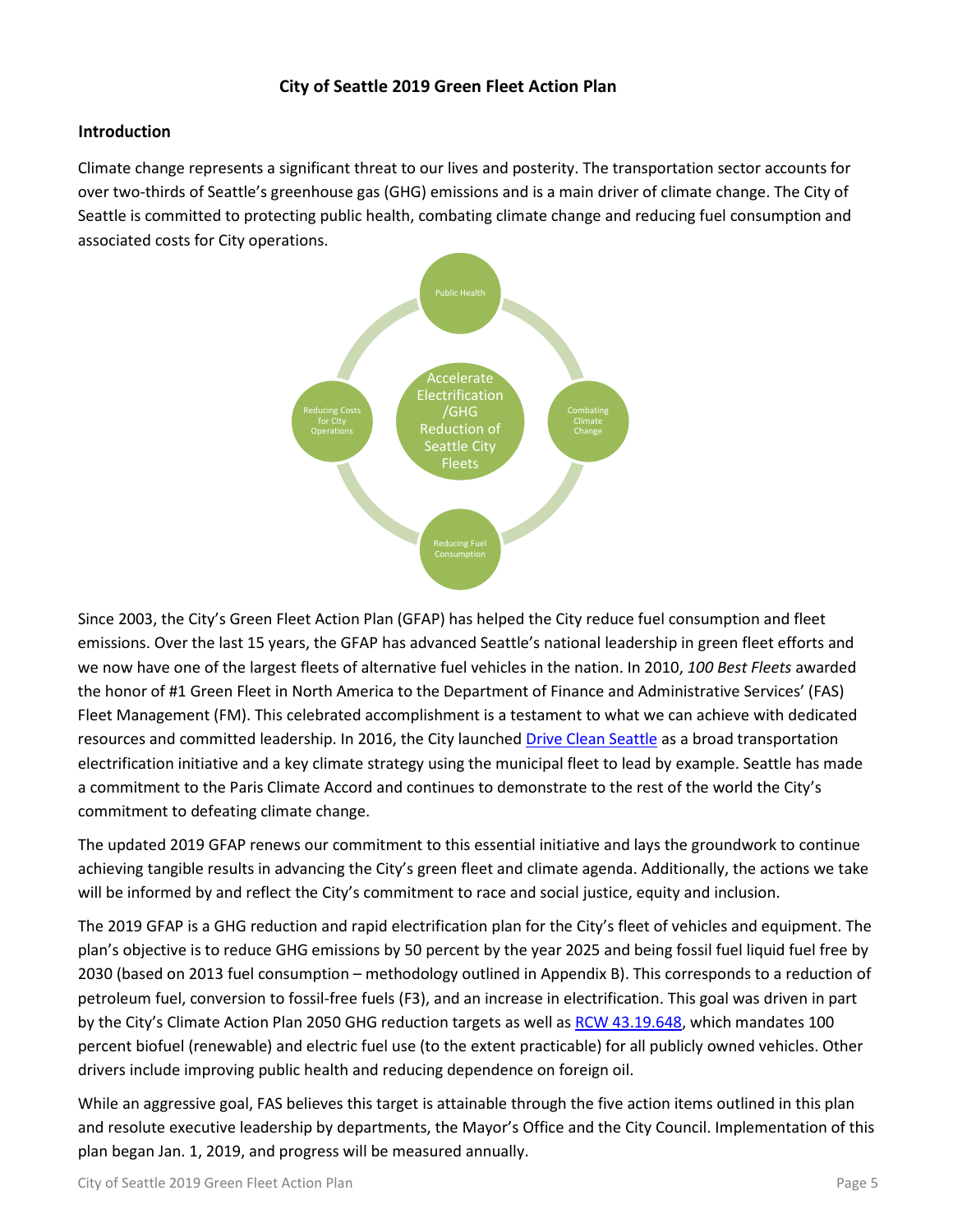# **Five Strategies for Success**

The success of a GHG reduction strategy and aggressive electrification requires a solid road map. The GFAP identifies five strategies for achieving annual reduction goals as well as advancing the overall agenda set forth by Seattle's Climate Action Plan. Support from all City departments is critical to achieving this plan.



# **Strategy 1. Procurement Process Coordination**

To reduce GHG emissions and rapidly electrify our fleet, the City must strategically purchase fossil-fuel-free vehicles when replacing or adding vehicles. To complete this action, the FAS green fleet program manager, departments and senior automotive engineers (FAS, Seattle City Light and Seattle Public Utilities) must collaborate to meet requirements of a true green vehicle standard that includes all vehicles. To identify the best options for electrifying fleet vehicles for procurement, the City has created a calculator to rank vehicles by using total cost of ownership (TCO) + GHG formulas (see Appendix B). Those making vehicle purchases will follow the procurement process below, which includes a preferred vehicle hierarchy: first, battery electric; second, plug-in hybrid; and third, hybrid; or, with approval from FAS, new generation fossil-fuel free liquid trucks striving for near zero particulate emissions with innovative auxiliary systems. FAS will conduct demo or pilot programs before any fleet wide vehicle purchases.

The procurement process is as follows:

1. When replacing, upgrading or adding vehicles, senior auto engineers, green fleet manager and lease program manager use the decision-hierarchy chart below:

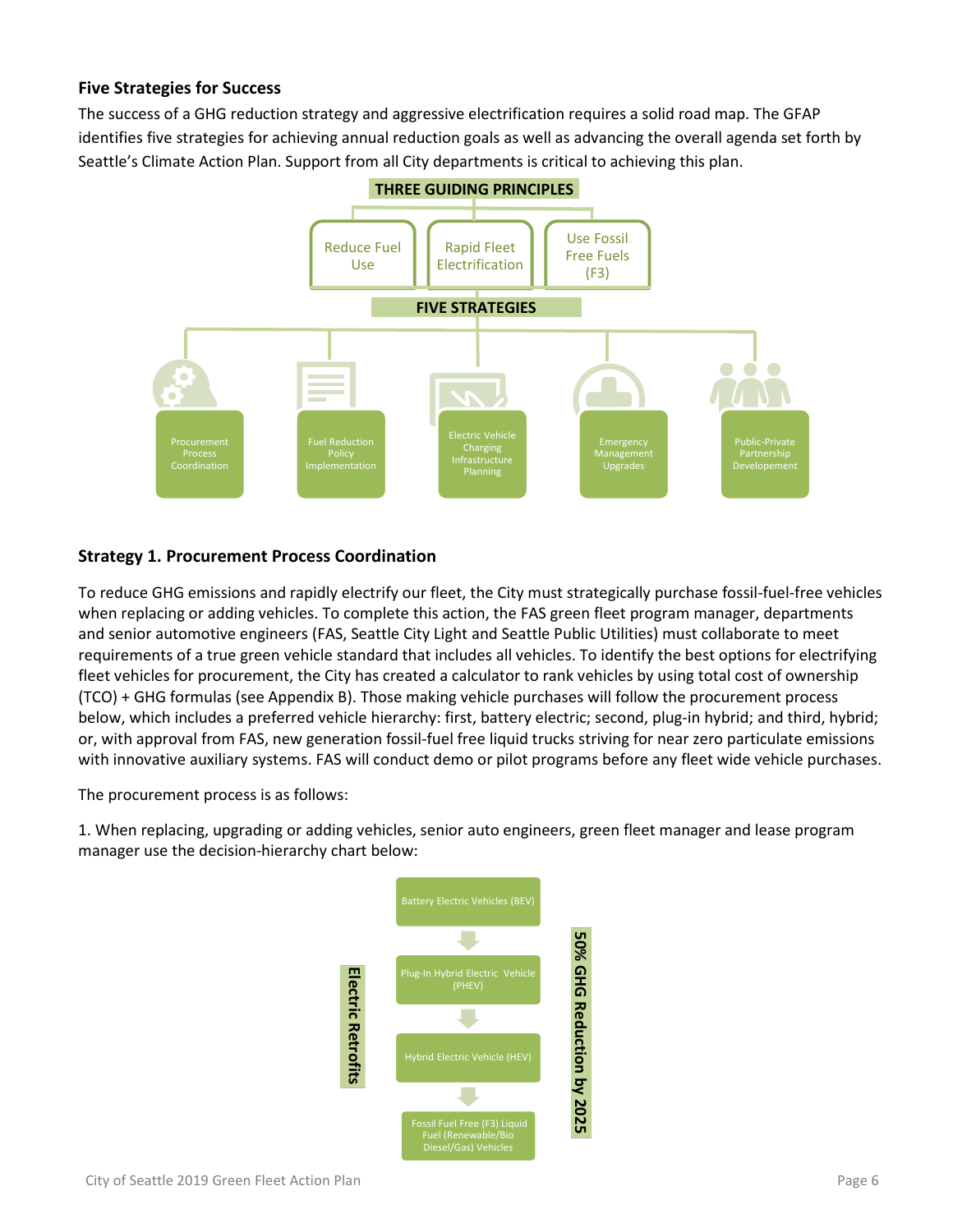2. Green fleet manager and senior automotive engineers coordinate to ensure all departments use the same decision hierarchy when purchasing vehicles directly.

3. Green fleet manager utilizes TCO/GHG calculator to determine if selected vehicles meet the cost-effective threshold of 10 percent over in-kind replacement to move forward in the procurement process. Costs for early adoption of green technology using pilots will not be a factor in the purchasing decision.

4. FAS and departments determine whether operations will be impacted by new technology. Potential operational impacts include, but are not limited to, fuel availability during emergencies and capability of vehicle to meet basic field operations requirements. If there is not agreement between FAS and departments, a purchase decision can be referred to the Vehicle Use Committee.

5. Green fleet manager and senior automotive engineers will determine the best purchasing method to include joint (e.g., Sourcewell, National Association of State Procurement Officer ValuePoint-NASPO, Washington state, etc.) or internal requests for proposals/invitations to bid.

6. City Purchasing and Contracting Services will use a WMBE inclusion plan with the procurement activity to ensure economic opportunity through City contracting.

7. Procure green vehicle(s) within agreed specifications determined by FAS, departments and senior automotive engineers.

# **Actions: 1) Make all fleet vehicle purchases using the green vehicle selection process for all new or vehicle replacements starting in 2019. 2) Purchase hybrid police patrol vehicles starting in 2019 to convert total patrol car fleet by 2025. 3) Conduct both joint (Sourcewell, National Association of State Procurement Officer ValuePoint-NASPO, Washington state, etc.) and request for proposals starting in 2019 for green vehicles. 4) Pilot green technology that do not yet meet operational or cost criteria for general implementation.**

FAS will continuously re-evaluate the electric and hybrid vehicles available from equipment manufacturers. As technologies mature, it will be possible to replace more types of vehicles with electrically powered engines.

If all electrification options are exhausted, FAS will purchase fossil-fuel-free (F3) liquid fuels that are renewable hydrocarbon biofuels (also called "green" hydrocarbons, biohydrocarbons, drop-in biofuels and sustainable or advanced hydrocarbon biofuels) when a sustainable supply of a preferred fuel is available and recognized by California Air Resource Board (CARB). CARB is the primary agency responsible for actions to protect public health from the harmful effects of air pollution and is an example of the many approaches now used worldwide to address climate change.

Types of renewable hydrocarbon biofuels that will be purchased and used in City fleets include:

- Renewable diesel (R99) Also called "green" diesel, renewable diesel is a biomass-derived transportation fuel suitable for use in diesel engines. It meets the ASTM D975 specification in the United States.
- Biodiesel (B99) Biodiesel is a renewable, biodegradable fuel manufactured domestically from vegetable oils, animal fats or recycled restaurant grease. It meets the ASTM D6751 specification in the United States. *-All renewable fuels will be considered when available but currently are not factored into the reduction goal.*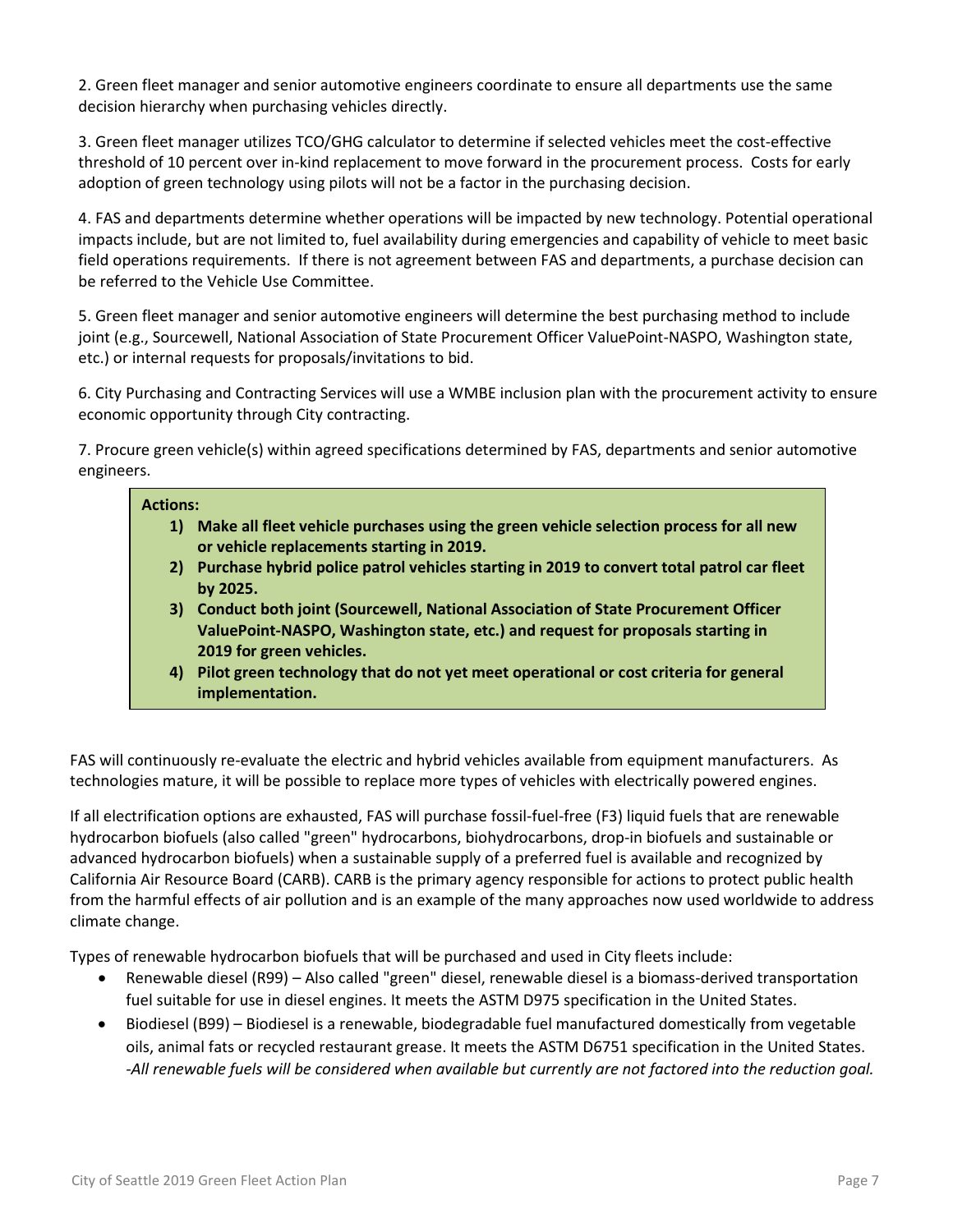#### **Actions:**

- **1) Purchase R99 or R99 blended with 20 percent used cooking oil biodiesel (B99) by 2019 (requires product transfer document-PTD) with certified pathways verification and no palm oils.**
- **2) Continue to purchase used cooking oil B99.**
- **3) Conduct a request for proposals for F3 starting in 2019.**

# **Strategy 2. Fuel Reduction Policy Implementation**

The greatest opportunity to reduce GHG is to reduce overall fuel use. There are multiple factors that, when adjusted, can save fuel, including driver behavior, routine maintenance, idling reduction and more. The City's annual fleet fuel budget is \$8 million; a successful plan that reduces fuel consumption and rapidly electrifies the fleet will provide financial, environmental and health benefits to the City. Reducing fuel use is also essential due to the projected higher cost of fossil-free fuels.

Executive order[s 2016-09,](http://murray.seattle.gov/wp-content/uploads/2016/12/Executive-Order-2016-09-Drive-Clean-Seattle-Fleet-Initiative.pdf) [2018-02](http://durkan.seattle.gov/wp-content/uploads/2018/04/Executive-Order-2018-02-Green-Fleet-.pdf) an[d 2018-05](http://durkan.seattle.gov/wp-content/uploads/2018/09/09.24.18-Fleet-EO.pdf) direct FAS and City departments to assess existing and implement new policies, including but not limited to take-home vehicles, right-sizing of department fleets, reduction of dependency on City-owned vehicles, telecommuting and prohibition of idling (anti-idling). Departments should also consider changes to operational practices and policies that could reduce vehicle miles traveled (VMT).

For right-sizing fleets, vehicle reduction will be enforced, through EO [2018-05,](http://durkan.seattle.gov/wp-content/uploads/2018/09/09.24.18-Fleet-EO.pdf) by reducing the City fleet and incorporating a right-sizing and fleet utilization standard of 200 miles per month per vehicle as a threshold. The reductions will be reviewed and decided upon by the Vehicle Use Committee (VUC) comprised of the City Budget Director, FAS director and a representative of the Mayor's Office. No vehicle additions will be approved unless the vehicle is selected using the green vehicle selection hierarchy and all off-setting reduction waivers are approved by the VUC.

Any construction of new fossil fuel infrastructure for the City's fleet is prohibited. Fire and police department facilities construction or relocation of existing facilities in accordance with department operational needs and race and social justice goals can be exempted with documentation supporting the exemption and written approval from a deputy mayor.

# **Actions:**

- **1) All departments will evaluate the vehicles considered take-home vehicles and identify which vehicles or groups of vehicles can be eliminated from the takehome pool.**
- **2) All departments will target for elimination those vehicles that travel less than 200 miles a month in their fleet reduction proposals required by E[O 2018-05.](http://durkan.seattle.gov/wp-content/uploads/2018/09/09.24.18-Fleet-EO.pdf)**
- **3) City departments will enforce the policies established in executive orders [2016-](http://murray.seattle.gov/wp-content/uploads/2016/12/Executive-Order-2016-09-Drive-Clean-Seattle-Fleet-Initiative.pdf) [09,](http://murray.seattle.gov/wp-content/uploads/2016/12/Executive-Order-2016-09-Drive-Clean-Seattle-Fleet-Initiative.pdf) [2018-02](http://durkan.seattle.gov/wp-content/uploads/2018/04/Executive-Order-2018-02-Green-Fleet-.pdf) and [2018-05](http://durkan.seattle.gov/wp-content/uploads/2018/09/09.24.18-Fleet-EO.pdf) to include telecommuting.**
- **4) All departments will make the necessary internal policy changes to reduce unnecessary VMT by Dec. 30, 2022.**
- **5) Pilot a telematics system and report on its cost effectiveness by Jun. 30, 2019. FAS will provide a vehicle telematics strategy by Dec. 31, 2019.**
- **6) Procure a telematics system Q2 2020.**
- **7) All departments will determine third-party rental options that will be used to offset vehicle and equipment reductions as necessary.**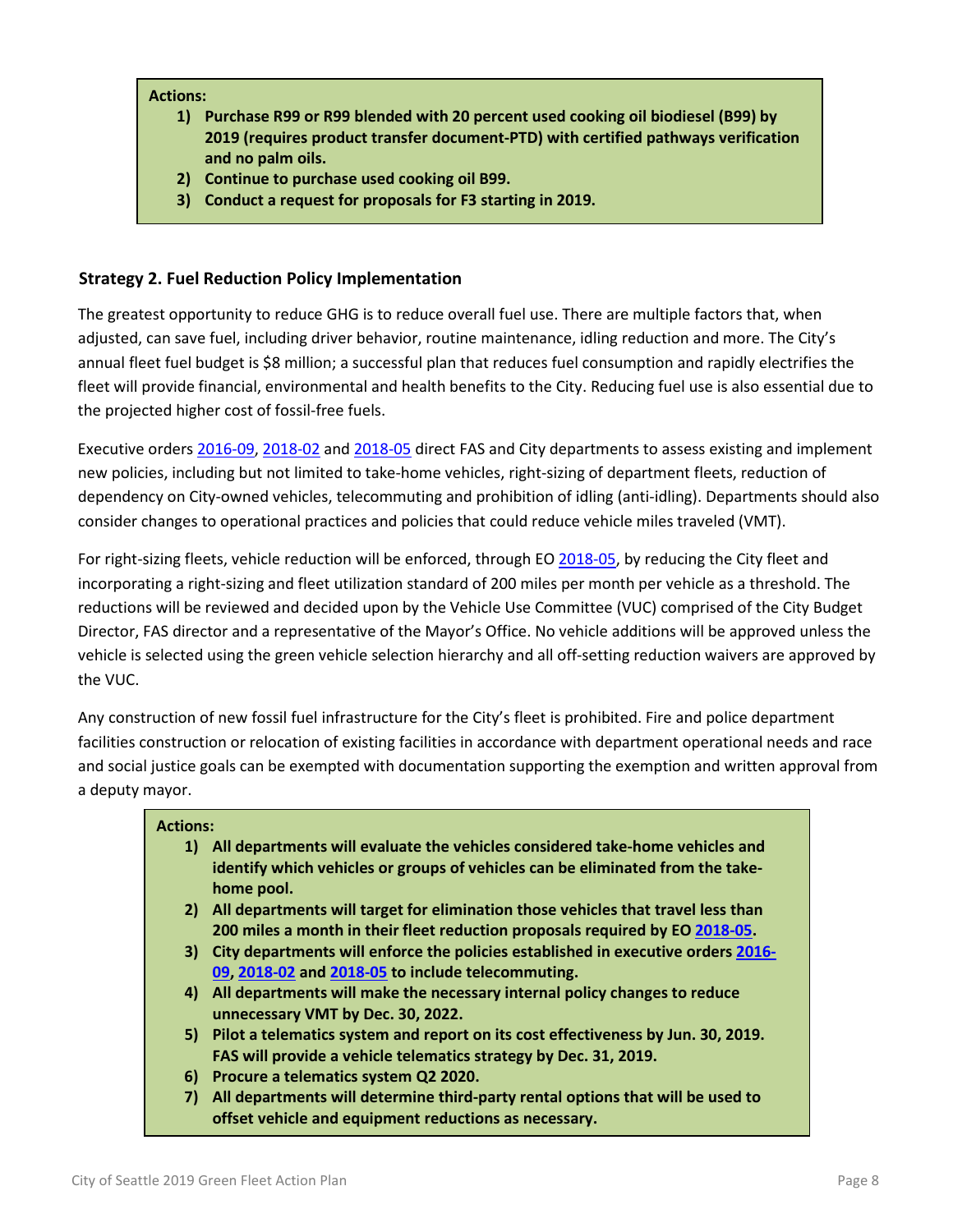FAS will provide an annual report to department directors and the Mayor's Office, no later than March 30 of each year, reflecting the prior year's performance. This annual report will consist of the following:

- Progress toward goals set within the GFAP.
- Exceptions made to fleet procurement standards and green fleet policies.
- Policy recommendations to achieve continued progress toward 2025 goal of 50 percent GHG reduction and the 2030 goal of having a fossil-fuel-free fleet.

FAS will provide quarterly fuel reports to fleet coordinators for fuel use, including lower than average fuel economy (MPG) with excessive fuel use, by vehicle. The City will use this information to track progress on the overall City GHG goal, policy and to ensure compliance with executive orders [2016-09,](http://murray.seattle.gov/wp-content/uploads/2016/12/Executive-Order-2016-09-Drive-Clean-Seattle-Fleet-Initiative.pdf) [2018-02](http://durkan.seattle.gov/wp-content/uploads/2018/04/Executive-Order-2018-02-Green-Fleet-.pdf) and [2018-05.](http://durkan.seattle.gov/wp-content/uploads/2018/09/09.24.18-Fleet-EO.pdf)

# **Actions:**

- **1) Provide an annual report by March 30 to directors and the Mayor's Office to include an update on the 50 percent reduction plan over six years at 7.8 percent GHG reduction per year.**
- **2) Provide quarterly reports to City departments showing their progress on meeting fuel reduction targets.**
- **3) Send quarterly vehicle efficiency reports to departments identifying vehicles that operate out of normal MPG efficiency for a class of vehicle.**

# **Strategy 3. Electric Vehicle Charging Infrastructure Planning**

In 2005, Seattle City Light became the first electric utility in the country to achieve zero net GHG emissions. It has maintained this carbon-neutral status while providing clean electricity at some of the lowest rates in the country. The abundance of this resource and its low cost are the keys to electrifying the City's fleet. But to rapidly electrify the fleet, the City must, develop and maintain a robust charging infrastructure (EVSE) network by assuming the entire fleet is electrified and pricing out all fleet vehicle parking spots. It is critical to have infrastructure in place before vehicles are purchased. FAS will assist in forming teams with City departments to install EVSE infrastructure, maintenance and ensure accessibility of charging stations, as well as identify locations for backup generators required for emergency response. The green fleet manager will continue coordinating EVSE installation projects around the city and will be responsible for program management of EVSE infrastructure.

# **Actions:**

- **1) Install EVSE infrastructure 2019 through 2025.**
- **2) Any capital departments doing major renovations, remodels or new construction will evaluate the need for EVSE and incorporate into the project.**
- **3) Determine costs for all fleet department vehicle(s) by parking spot and location for EVSE needs in 2019-2025.**
- **4) Install contingency generators for EVSE sites (emergency management teams will assist in determining best locations).**
- **5) Incorporate EV charging needs in the Emergency Fuel Contingency Plan.**

# **Strategy 4. Emergency Management Upgrades**

Emergency management vehicles are any vehicle that a department deems necessary for emergency response, including but not limited to vehicles used in public safety, utilities, roads maintenance, federal or state compliance, and those designated and authorized to respond to an emergency or a life-threatening situation. They also include vehicles that will be necessary for the City's response to and recovery from a major disaster, such as an earthquake.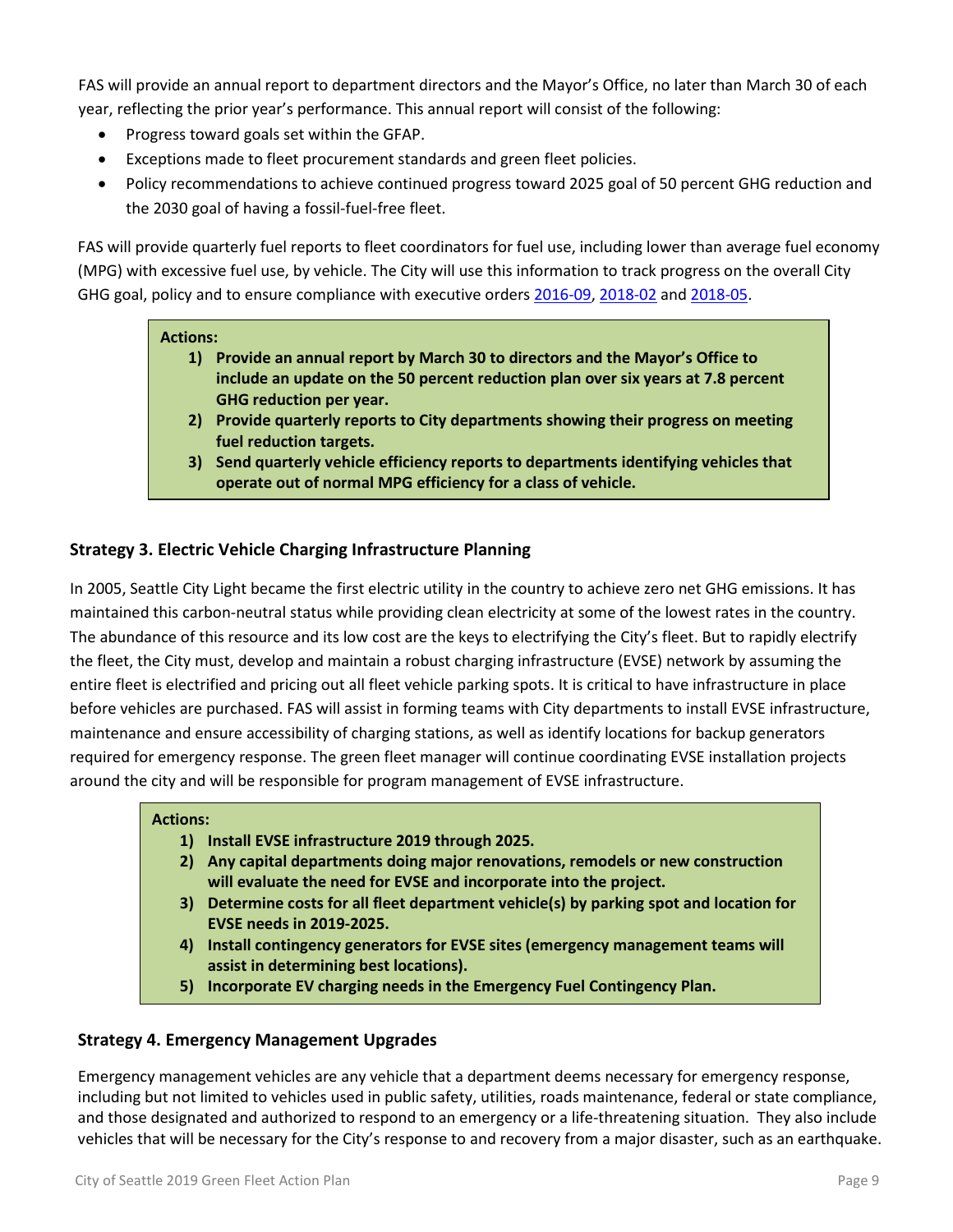Emergency management vehicles will be monitored closely by both FAS and departments as equipment manufacturers provide green fleet alternatives in the form of battery electric, plug-in hybrid, hybrid or new generation fossil-fuel-free liquid trucks that have near zero particulate emissions. Currently, hybrid systems are being installed on some Seattle Fire Department ambulance vehicles to assist in electrifying the fleet.

# **Actions:**

- **1) Purchase emergency management vehicles with new green options as the market and technology changes, with an assessment of how these operations would be impacted, for new or replacement vehicles starting in 2019.**
- **2) Partner with the Office of Emergency Management and department operations to identify what vehicles can be electrified and still provide adequate first response to emergencies.**
- **3) Continue to install hybrid systems and green technology in emergency vehicles as available.**
- **4) Incorporate EV charging needs in the Emergency Fuel Contingency Plan, including but not limited to providing generator fueling for electric vehicles at selected locations.**

# **Strategy 5. Public-Private Partnership Development**

A team of FAS, Office of Sustainability and Environment (OSE), SCL and Seattle Department of Transportation (SDOT) staff will partner to advance the City's electrification infrastructure goals by analyzing the opportunity for publicly accessible charging networks. FAS and OSE will partner with public and private firms to promote the use of alternative fuel vehicles, to increase energy security, reduce fleet operating costs, and improve the environment while reducing petroleum use in the transportation sector. Together, these can create economic opportunity and improve public health. The effective methods will include partnering and creating collaborations in building an effective EVSE network and third-party electrified mobility services that serve both public and private goals to reduce GHGs. During 2019 through 2030, FAS will engage in the following strategies to encourage City fleets to reduce fossil-fuel use and carbon emissions:

- Partner with Puget Sound Clean Air Agency, Western Washington Clean Cities and Washington State Department of Commerce to educate regional fleets and individuals on alternative fuels, vehicle availability and green fueling options.
- Collaborate with the Washington State Public Fleet Management Association (PFMA) to promote fleet best practices and clean fleet initiatives among Washington's government fleet professionals.
- Promote carbon reduction strategies and energy conservation tips through the FAS website, special communiques, signage at electric charging stations, and through video and other electronic mediums.
- Encourage employees to walk, ride bikes, use EVs or use public transportation to reduce petroleum use and carbon emissions as an alternative to single-or low-occupancy vehicle travel.

#### **Actions:**

- **1) Procure third-party electrified mobility services by Q2 2019.**
- **2) Investigate opportunities to install EV charging stations in Seattle facilities for joint City fleet and third-party electrified mobility services use.**
- **3) Deploy EVs and infrastructure in traditionally underserved communities to improve areas with poor air quality.**
- **4) Form partnerships in historically underserved communities to create job opportunities.**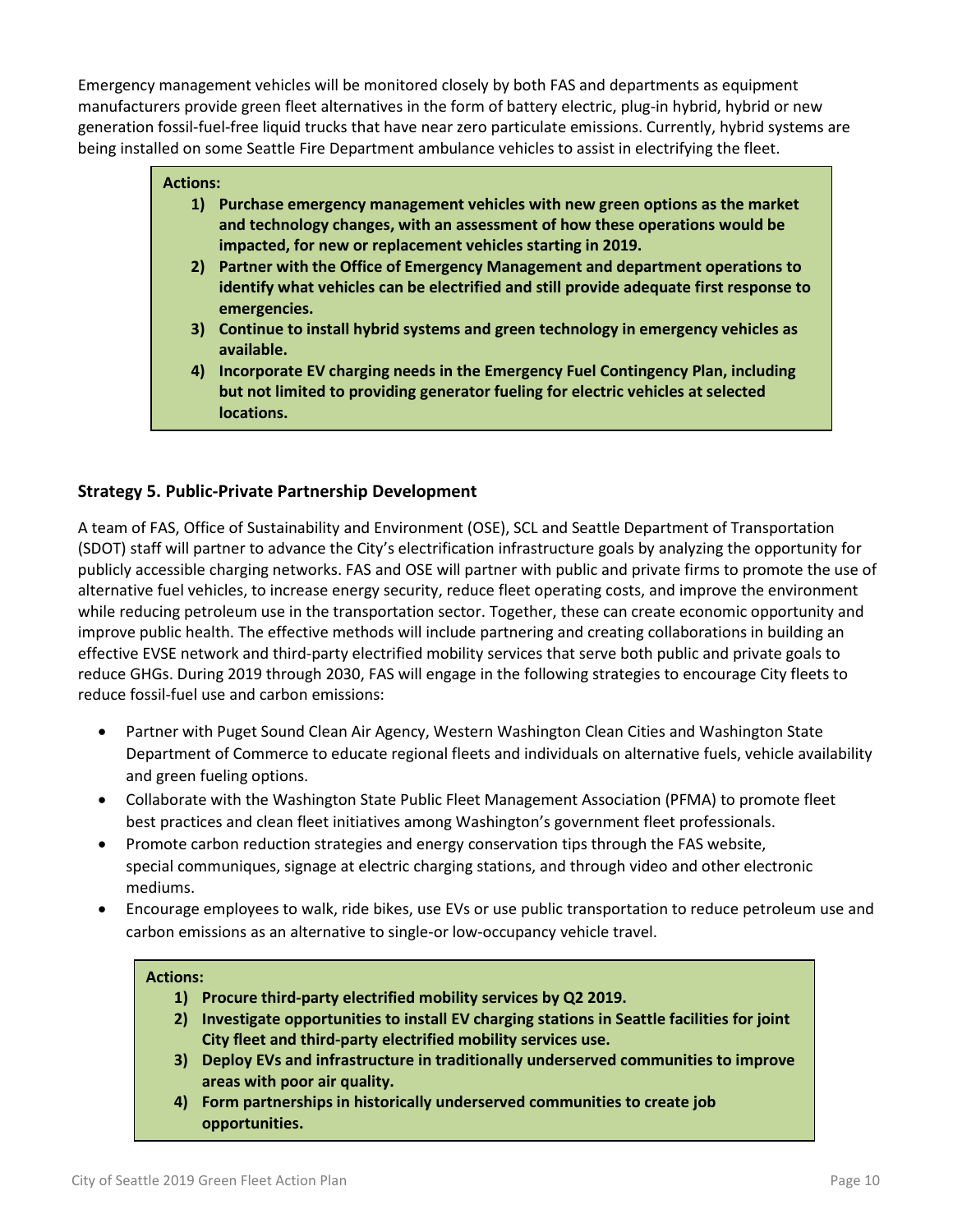# **Target Summary Table**

|                                         | <b>Strategies &amp; Actions</b>                                                                                                                                                                                                                                                                                                                                                                                                                                                                                                                                                                                                                                                                                                                                                                                                                                                                                                                                                                                                                                                                                                                                                                                                                                                                                                                                                              | <b>Targets</b>                                                                                                                                                                                                                                |
|-----------------------------------------|----------------------------------------------------------------------------------------------------------------------------------------------------------------------------------------------------------------------------------------------------------------------------------------------------------------------------------------------------------------------------------------------------------------------------------------------------------------------------------------------------------------------------------------------------------------------------------------------------------------------------------------------------------------------------------------------------------------------------------------------------------------------------------------------------------------------------------------------------------------------------------------------------------------------------------------------------------------------------------------------------------------------------------------------------------------------------------------------------------------------------------------------------------------------------------------------------------------------------------------------------------------------------------------------------------------------------------------------------------------------------------------------|-----------------------------------------------------------------------------------------------------------------------------------------------------------------------------------------------------------------------------------------------|
| <b>Procurement Process Coordination</b> | 1. Make all fleet vehicle purchases EV sedans, light/heavy trucks, SUVs, vans, etc., using the green vehicle<br>selection process for new or vehicle replacements starting in 2019.<br>2. Purchase hybrid police vehicles starting in 2019 to complete conversion of total of patrol car fleet by 2025.<br>3. Conduct both joint (Sourcewell, NASPO Valuepoint, State, etc.) and internal request for proposals starting 2019 GHG+ TCO with cost of carbon<br>for green vehicles.<br>4. Pilot electric and hybrid vehicles that do not yet meet operational or cost criteria for general implementation.<br>5. Purchase R99 or R99 blended fuel with 20 percent cooking oil biodiesel (B99) by 2019 (requires product<br>transfer document-PTD) with certified carbon intensity pathways verification and no feedstock containing palm<br>oils.<br>6. Purchase used cooking oil B99.<br>7. Conduct request for proposals for F3 starting in 2019.                                                                                                                                                                                                                                                                                                                                                                                                                                            | 100% of all new/replacement<br>vehicles will be chosen from green<br>vehicle standard using the City's<br>calculator to determine best<br>purchase.<br>Solicit RFP in 2019 to purchase<br>renewable fuels (F3) by late 2019.                  |
| <b>Fuel Reduction Policies</b>          | 1. All departments will evaluate vehicles that are considered "take-home" vehicles and identify which vehicles or<br>groups of vehicles can be eliminated from the take-home pool.<br>2. All departments will target for elimination those vehicles that travel less than 200 miles a month in their fleet<br>reduction proposals required by EO 2018-05.<br>3. All departments will enforce the policies established in executive orders 2016-09, 2018-02 and 2018-05.<br>4. All departments will make the necessary internal policy changes to reduce unnecessary VMT by Dec. 30, 2022.<br>5. Pilot a telematics system and report on its cost effectiveness by June 30, 2019. FAS will provide a vehicle<br>telematic strategy by Dec. 31, 2019.<br>6. All departments will determine third-party rental options that will be used to offset vehicle and equipment<br>reductions as necessary.<br>7. Provide an annual report by March 30 to department directors and the Mayor's Office to include an update on<br>the 50 percent reduction plan over six years at 7.8 percent GHG reduction per year.<br>8. Provide quarterly target reports to City departments showing their progress on meeting fuel reductions<br>targets.<br>9. Send quarterly vehicle efficiency reports to departments identifying vehicles that operate out of normal MPG<br>efficiency for a class of vehicle. | Policies for VMTs, take-home,<br>telecommuting, etc., will be<br>reviewed and updated no later than<br>Dec. 30, 2019 in accordance with<br>EOs 2016-09, 2018-02, 2018-05.<br>Solicit RFP in 2020 to purchase<br>telematics system by Q2 2020. |
| <b>EVSE Planning</b>                    | 1. Install EVSE infrastructure 2019 through 2025.<br>2. Any capital departments doing major renovations, remodels or new construction will evaluate the need for<br>EVSE and incorporate into the project.<br>3. Determine costs for all fleet department vehicle(s) by parking spot and location for EVSE needs in 2022-2025.<br>4. Install contingency generators for EVSE sites (emergency management teams will assist in determining best<br>locations).<br>5. Incorporate EV charging needs in the Emergency Fuel Contingency Plan.                                                                                                                                                                                                                                                                                                                                                                                                                                                                                                                                                                                                                                                                                                                                                                                                                                                    | Install charging stations in fleet<br>facilities for future identified<br>vehicles through 2025.                                                                                                                                              |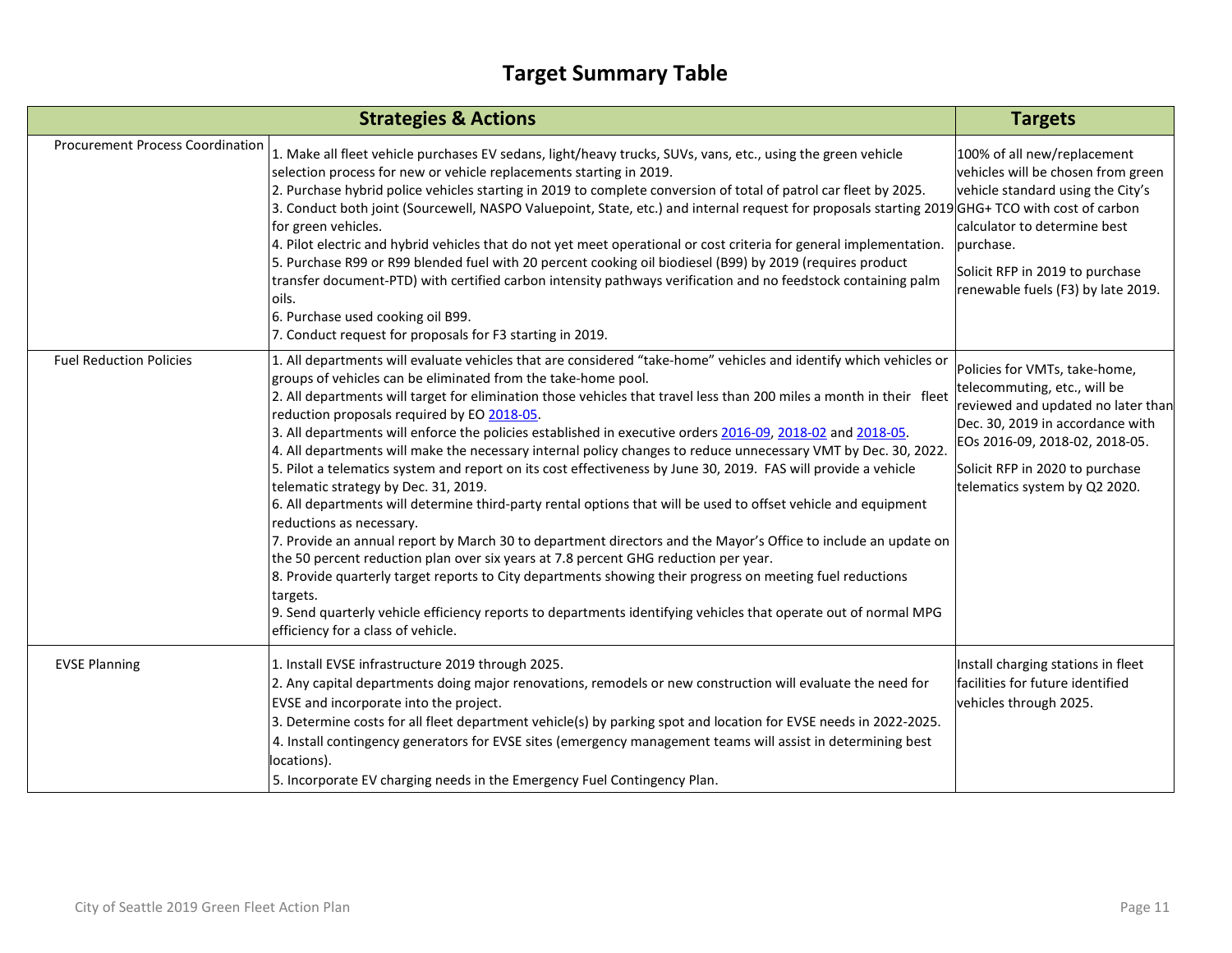| <b>Emergency Management Upgrades</b>      | 1. Purchase emergency management vehicles with new green options as the market and technology changes,<br>with an assessment of how these operations would be impacted, for new or replacement vehicles starting 2019.<br>2. Partner with Office of Emergency Management and department operations to identify what vehicles can be<br>electrified and still provide adequate first response to emergencies.<br>3. Continue to install hybrid systems and green technology in emergency vehicles as available.<br>4. Incorporate EV charging needs in the Emergency Contingency Fuel plan, including but not limited to providing<br>generator fueling for electric vehicles at selected locations. | FAS shall partner with OEM no later<br>than Feb. 1, 2019 to identify<br>emergency options to include<br>electrification of vehicles and<br>generator backup. |
|-------------------------------------------|-----------------------------------------------------------------------------------------------------------------------------------------------------------------------------------------------------------------------------------------------------------------------------------------------------------------------------------------------------------------------------------------------------------------------------------------------------------------------------------------------------------------------------------------------------------------------------------------------------------------------------------------------------------------------------------------------------|--------------------------------------------------------------------------------------------------------------------------------------------------------------|
| Public Private Partnership<br>Development | 1. Procure third-party electrified mobility services.<br>2. Investigate opportunities to install Electric Vehicle (EV) charging stations in Seattle facilities for joint City fleet<br>and third-party electrified mobility services use. This initiative is meant to encourage City of Seattle employees<br>to purchase EVs that produce zero emissions.<br>3. Deploy EVs and infrastructure in historically underserved communities to improve areas with poor air quality.<br>4. Form partnerships in historically underserved communities to create job opportunities.                                                                                                                          | Solicit RFP in 2019 to purchase<br>third-party electrified mobility<br>service by Q2 2019.                                                                   |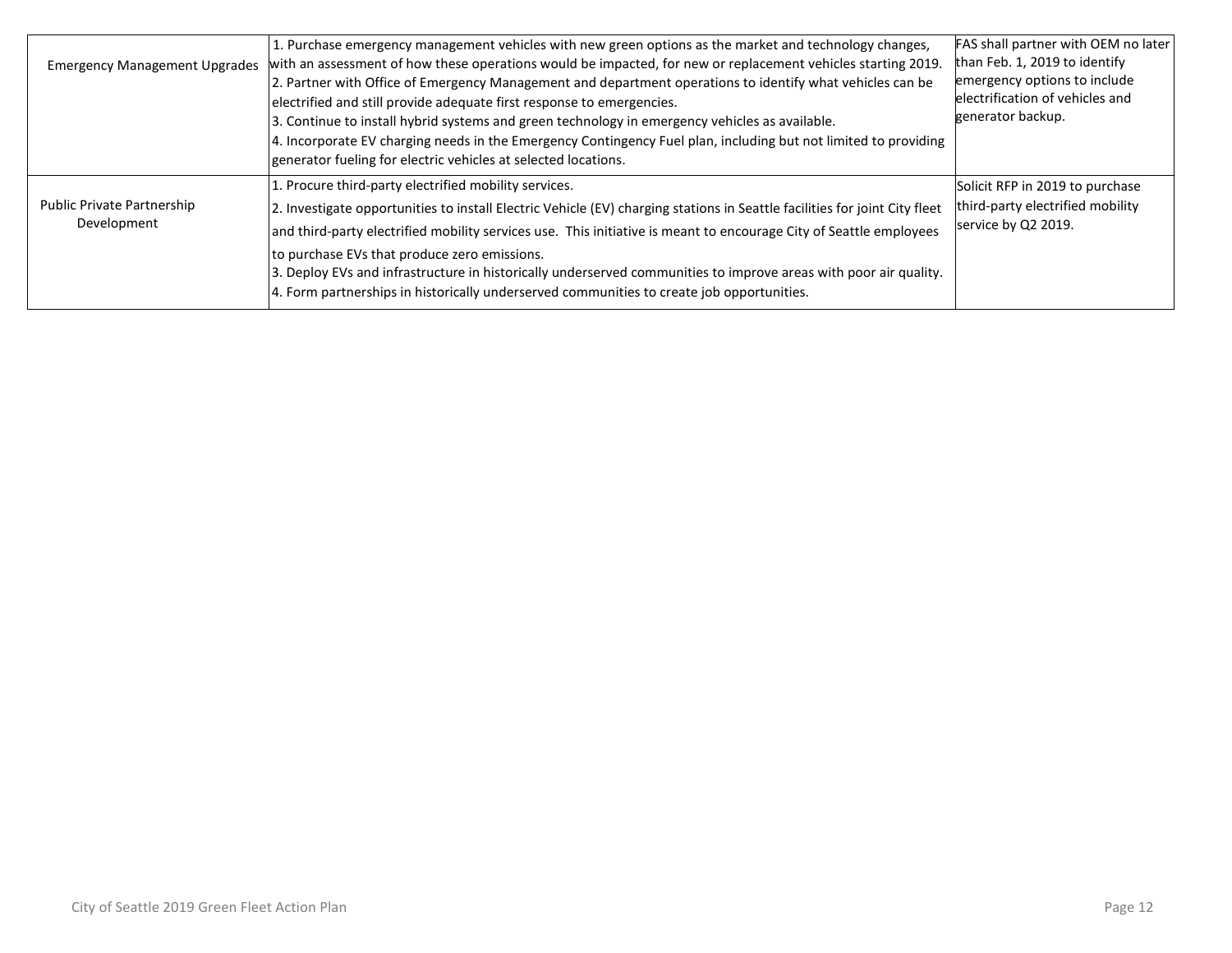# **Methodology**

# **GHGFuels + GHGElectricity (EVs) = GHGTotal**

*FUEL Inventory Reporting Standard:*



A *regional* reporting standard set forth by the *California Air Resources Board* (ARB) Low Carbon Fuel Standards (LCFS)<sup>1,2</sup> will be used to inventory the City's greenhouse gas (GHG) emissions based on 2013 fuel consumption<sup>3</sup>. International and National standards are too broad in scope and provide emissions factors (EFs) with carbon intensities that are not consistent with our regional fuel types and pathways. While local standards may provide the most accurate EFs, at this time there is only one study $<sup>±</sup>$  available from Washington state specifically</sup> discussing local carbon intensity EFs. While the Washington state study may provide the most applicable localized factors for select fuels, these EFs are not widely published or used and would provide data that is not comparable to other local and regional inventories. Because Washington carbon intensity for fuels is very similar to California, ARB EFs will be used to provide the most accurate, reproducible inventory.

The combustion of fossil fuels in mobile sources emits  $CO<sub>2</sub>$ , CH<sub>4</sub> and N<sub>2</sub>O. As such, all three gasses have already been converted to  $CO_2$  equivalents<sup>2</sup> (CO<sub>2</sub>e) and included in this inventory.

\*\*\*\*\*\*\*\*\*\*\*\*\*\*\*\*\*\*\*\*\*\*\*\*\*\*\*\*\*\*\*\*\*\*\*\*\*\*\*\*\*\*\*\*\*\*\*\*\*\*\*\*\*\*\*\*\*\*\*\*\*\*\*\*\*\*\*\*\*\*\*\*\*\*\*\*\*\*\*\*\*\*\*\*\*\*\*\*\*

**GHG emissions for fuels: CO<sub>2</sub>e**  $CO<sub>2</sub>e$  emissions = Carbon Intensity Value<sup>2</sup> x Fuel Energy Content<sup>4</sup> x Fuel consumed<sup>3</sup>

Example calculation: Carbon Intensity for diesel =  $94.71$  gCO<sub>2</sub>e/MJ Fuel Energy Content diesel = 135.5 MJ/gal Diesel fuel consumed in 2012 = 1,060,914 gal

Option 1: Diesel CO<sub>2</sub>e = 94.71 gCO<sub>2</sub>e/MJ x 135.5 MJ/gal x 1,060,914 gal x 1 kg/1000g = 13,614,927 kgCO<sub>2</sub>e Option 2: Fuel Type MTCO<sub>2</sub>e =Carbon Intensity x Energy Content(MJ)/453.59g x Fuel Type Gallons/2204.6=MTCO<sub>2</sub>e \*\*\*\*\*\*\*\*\*\*\*\*\*\*\*\*\*\*\*\*\*\*\*\*\*\*\*\*\*\*\*\*\*\*\*\*\*\*\*\*\*\*\*\*\*\*\*\*\*\*\*\*\*\*\*\*\*\*\*\*\*\*\*\*\*\*\*\*\*\*\*\*\*\*\*\*\*\*\*\*\*\*\*\*\*\*\*\*\*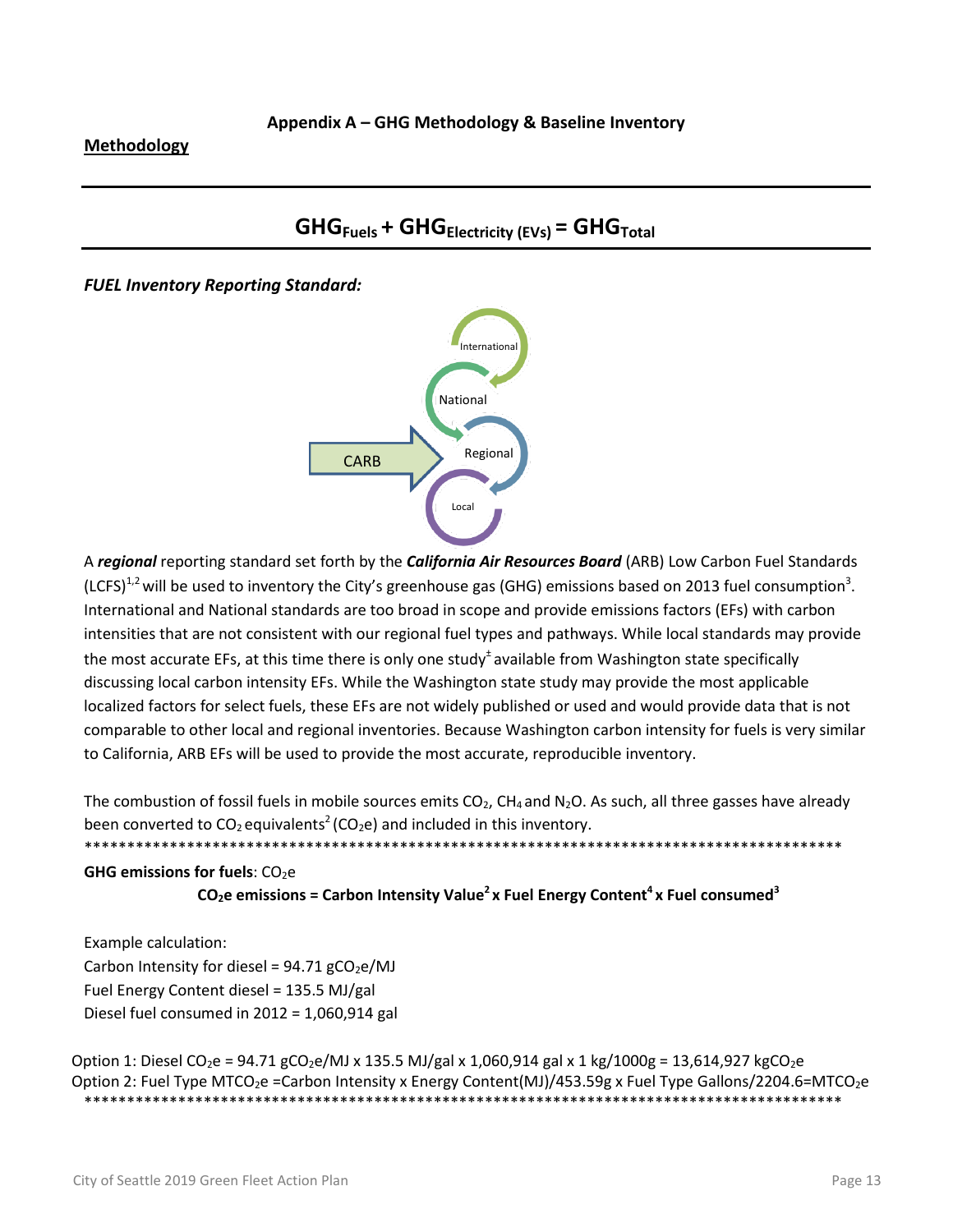# **Baseline Year & Metrics**

2013 was selected as the baseline year from which all subsequent benchmarks will be measured. Baseline and annual inventories will quantify emissions as a function of the following metrics:

- Fuel consumption
- Number of vehicles
- Vehicle miles traveled (VMTs)

# **2013 Baseline Inventory**

| <b>GHG Fuel</b>            |              |                                 |                                      |                    |                    |
|----------------------------|--------------|---------------------------------|--------------------------------------|--------------------|--------------------|
| <b>Fuel Type</b>           | 2013 Gallons | Carbon Intensity*<br>(gCO2e/MJ) | <b>Energy Content **</b><br>(MJ/gal) | kgCO <sub>2e</sub> | MTCO <sub>2e</sub> |
| Biodiesel B20 <sup>1</sup> | 31,845       | 78.936                          | 124.8                                | 315,771            | 316                |
| CNG <sup>2</sup>           | 483.4        | 68.00                           | 121.3                                | 3,987              | 4.0                |
| Diesel <sup>3</sup>        | 1,130,758    | 94.71                           | 135.5                                | 14,511,249         | 14,511             |
| Propane <sup>4</sup>       | 4,207        | 83.13                           | 88.1                                 | 30,810             | 30.8               |
| Unleaded Gas <sup>5</sup>  | 1,284,063    | 93.21                           | 121.3                                | 14,518,095         | 14,518             |
| <b>TOTAL</b>               | 2,451,356    | $\overline{\phantom{a}}$        | $\overline{\phantom{a}}$             | 29,379,912         | 29,379             |

# **2018 Progress Report**

| <b>Fuel Type</b>           | 2018 Gallons | Carbon Intensity*<br>(gCO2e/MJ) | <b>Energy Content**</b><br>(MJ/gal) | kgCO <sub>2</sub> e | MTCO <sub>2</sub> e |
|----------------------------|--------------|---------------------------------|-------------------------------------|---------------------|---------------------|
| Biodiesel B20 <sup>1</sup> | 1,094,575    | 78.936                          | 124.8                               | 10,853,105          | 10,853              |
| Diesel <sup>3</sup>        | 183,217      | 94.71                           | 135.5                               | 2,351,261           | 2,351               |
| Propane <sup>4</sup>       | 14,646       | 83.13                           | 88.1                                | 107,264             | 107                 |
| Unleaded Gas <sup>5</sup>  | 1,118,641    | 93.21                           | 121.3                               | 12,647,772          | 12,648              |
| <b>Total</b>               | 2,411,079    | -                               |                                     | 25,959,403          | 25,959              |

# **Total Reduction Over Four Years**

| <b>2013 Fleet GHG Emissions</b>                  | <b>2018 Fleet GHG Emissions</b>            |
|--------------------------------------------------|--------------------------------------------|
| 29.379<br>Fuel<br>MTCO2e                         | Fuel<br>25.959<br>MTCO2e                   |
| Electricity<br>1.04<br>MTCO2e                    | Electric (Carbon Neutral) MTCO2e           |
| 29.380.04<br><b>TOTAL</b><br>MTCO <sub>2</sub> e | <b>TOTAL 25,959</b><br>MTCO <sub>2</sub> e |

*\*Carbon Intensity Values obtained from California Air Resources Board (CARB) Low Carbon Fuel Standard (LCFS) Carbon Intensity Lookup Tables. [http://www.arb.ca.gov/fuels/lcfs/010611lcfs\\_lutables.pdf](http://www.arb.ca.gov/fuels/lcfs/010611lcfs_lutables.pdf)*

*References below cite pathway identifier number and analysis notes*

*1BIODOO2*

*2CNG002 (Sold as gallons of gas equivalent – GGE – therefore gasoline energy content was used) 3ULSD001*

*4LNG001 (LNG used in the absence of published LPG factor – difference assumed to be <10%)*

*590% CBOB001 + 10% ETHC001*

*\*\*MIT Unit & Energy Conversions [http://mitenergyclub.org/sites/default/files/Units\\_ConvFactors.MIT\\_EnergyClub\\_Factsheet.v8.pdf](http://mitenergyclub.org/sites/default/files/Units_ConvFactors.MIT_EnergyClub_Factsheet.v8.pdf)*

*\*\*\*2012 SCL Retail Emissions Factor [http://www.theclimateregistry.org/resources/protocols/general-reporting-protocol/#jump3](http://www.theclimateregistry.org/resources/protocols/general%E2%80%90reporting%E2%80%90protocol/#jump3)*

*Note: Currently all fuels are fossil based and if fuels become F3, purchases of vehicles or fuels will be considered as an option.*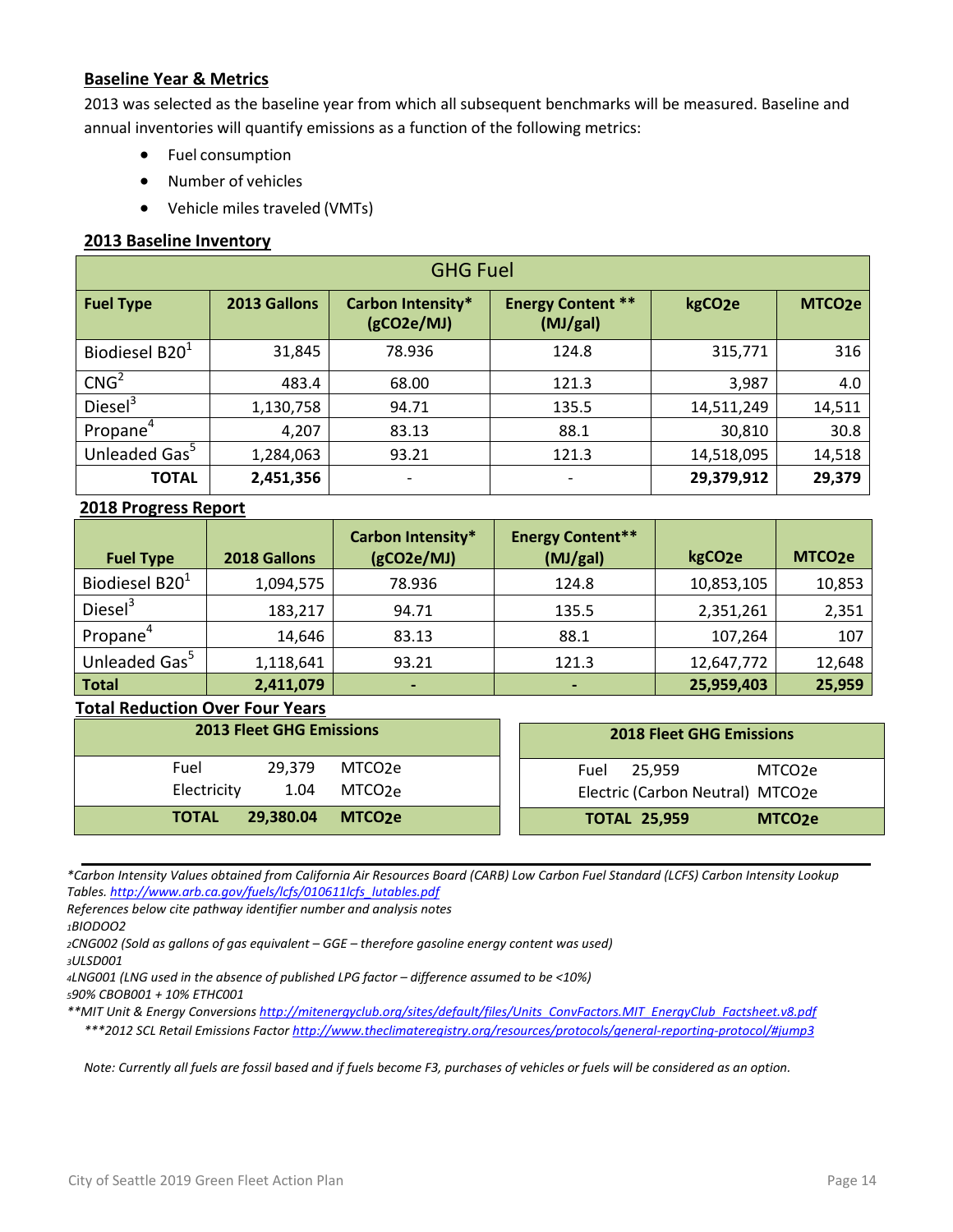# **Fuel Consumption by Department (Gallons)**



# **Total Vehicle Count**

| <b>GHG Emissions per Vehicle</b> |            |            |  |
|----------------------------------|------------|------------|--|
| 2018<br>2013                     |            |            |  |
| Total GHG (kgCO2)                | 29,379,912 | 25,959,403 |  |
| <b>Total Vehicles</b>            | 3915       | 4125       |  |
| kgCO2/Vehicles                   | 6293       |            |  |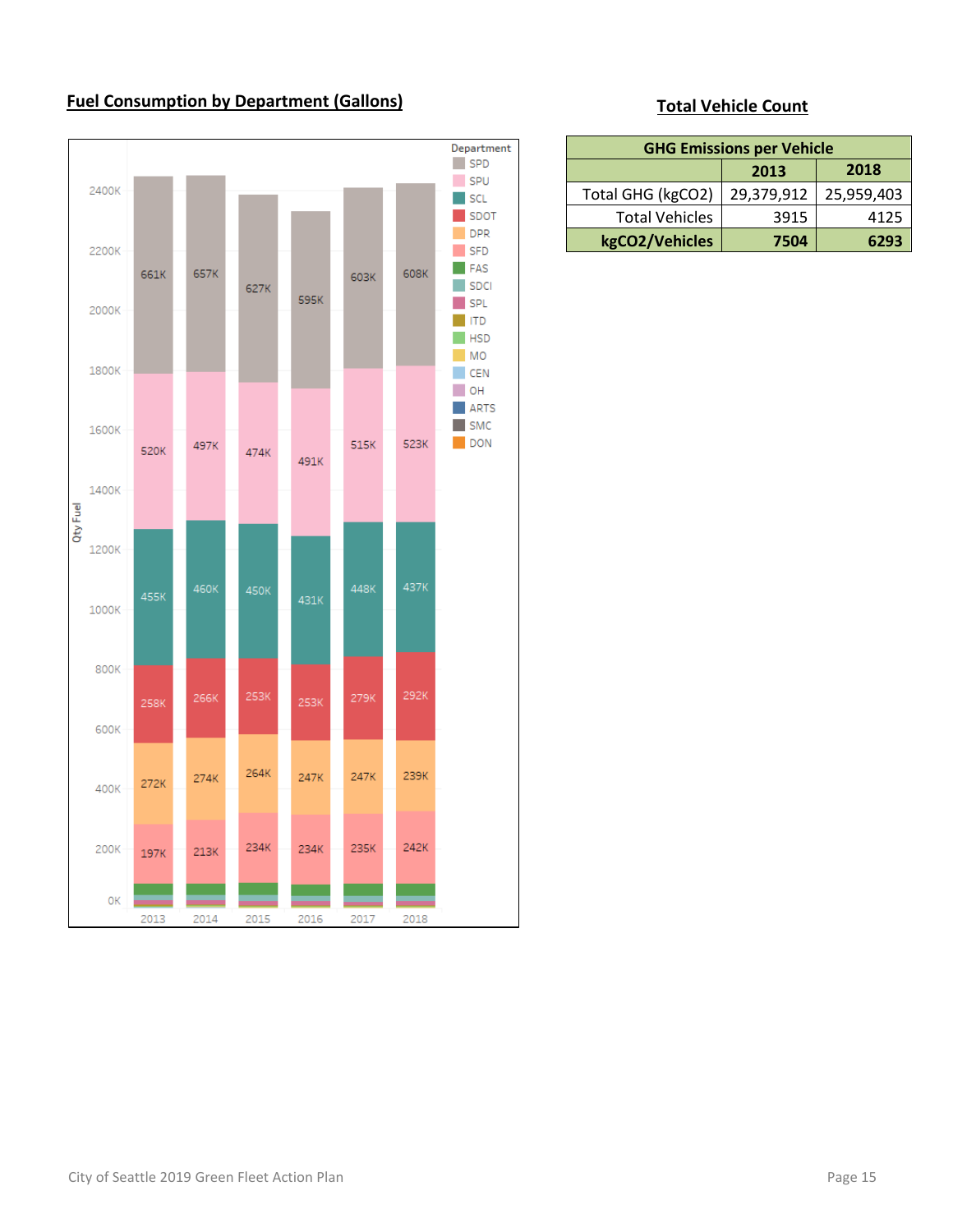| <b>Vehicle Miles Traveled</b>                  |            |            |  |
|------------------------------------------------|------------|------------|--|
| <b>Department</b>                              | 2013       | 2018       |  |
| <b>Arts &amp; Cultural Affairs</b>             | 5,468      | 3,984      |  |
| Seattle Center                                 | 26,795     | 26,137     |  |
| Dept. of Neighborhoods                         | 5,055      | 3,989      |  |
| Dept. of Parks and Recreation                  | 2,141,924  | 2,149,793  |  |
| Finance & Administrative Services              | 734,705    | 693,761    |  |
| Human Services Dept.                           | 72,648     | 94,837     |  |
| Information Technology Dept.                   | 49,190     | 53,225     |  |
| Mayor's Office                                 | 12,487     | 29,849     |  |
| Office of Housing                              | 18,836     | 13,005     |  |
| Seattle City Light                             | 3,346,454  | 3,173,809  |  |
| Seattle Dept. of Construction &<br>Inspections | 398,130    | 424,927    |  |
| Seattle Dept. of Transportation                | 1,615,036  | 1,768,329  |  |
| Seattle Fire Dept.                             | 1,089,829  | 1,167,726  |  |
| Seattle Municipal Court                        | 7,046      | 4,766      |  |
| Seattle Police Dept.                           | 5,659,457  | 6,224,788  |  |
| Seattle Public Library                         | 144,478    | 147,221    |  |
| <b>Seattle Public Utilities</b>                | 3,035,579  | 2,860,851  |  |
| <b>Grand Total</b>                             | 18,363,117 | 18,840,997 |  |

Г

| <b>GHG Emissions per VMT</b> |            |            |  |
|------------------------------|------------|------------|--|
|                              | 2013       | 2018       |  |
| <b>Total GHG</b>             |            |            |  |
| (kgCO2)                      | 29,379,912 | 25,959,403 |  |
| <b>Total VMTs</b>            | 18,128,332 | 18,840,997 |  |
| kgCO2/VMT                    | 1.62       | 1.37       |  |